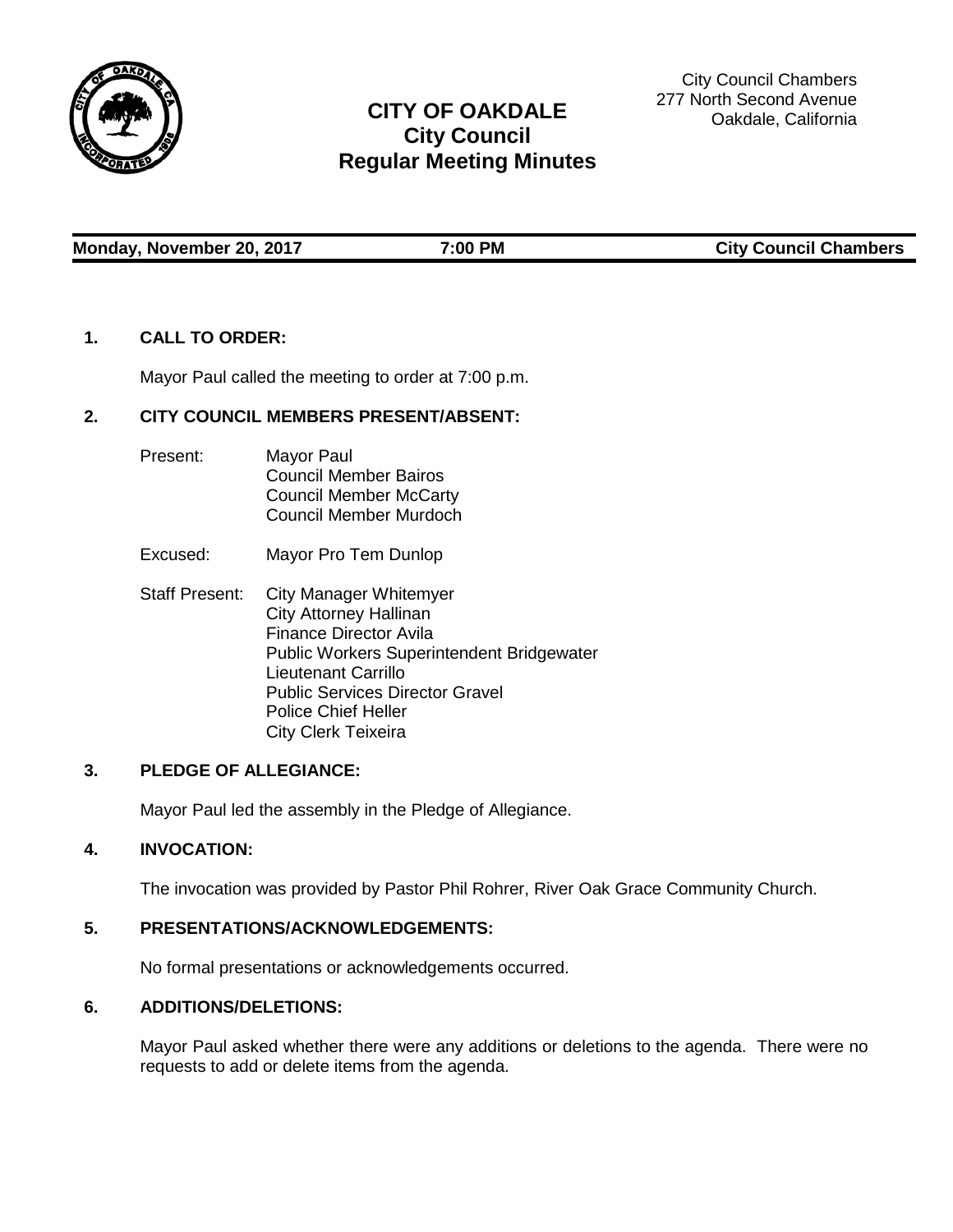

**Monday, November 20, 2017 City Council Chambers Next City Council Resolution: 2017-132** 

## **7. PUBLIC COMMENTS:**

No public comments were received.

# **8. APPOINTMENT TO BOARDS AND COMMISSIONS:**

None scheduled.

## **9. CITY COUNCIL CONSENT AGENDA:**

Mayor Paul asked whether there were any questions or requests to remove items from the Consent Agenda.

Council Member Bairos requested City Manager Whitemyer explain the next steps following the second reading of Ordinance 1251 listed on the Consent Agenda as Agenda Item 9.5.

City Manager Whitemyer explained the City Council is being requested to waive the second reading of Ordinance 1251, an Ordinance of the City Council of the City of Oakdale Repealing Article IV, Medical Marijuana Dispensary, Cultivation and Delivery Ban of Chapter 14, Health and Sanitation, and Adding Chapter 37, Cannabis Regulations, to the Oakdale Municipal Code to Regulate Cannabis which will establish the regulations for home growing of cannabis and other operations beginning January 1, 2018. The next step following this action will be the interview process for applicants who submitted applications in response to the City's request for proposals earlier this year. Based on the ratings during these interviews City staff will make recommendations to the City Council for development agreements. City Manager Whitemyer concluded stating the City has not approved any business to proceed with operation.

There were no further questions, comments or requests to remove items from the Consent Agenda.

## **MOTION**

To approve the City of Oakdale City Council Consent Agenda Items 9.1 through 9.5 for November 20, 2017 as follows:

- 9.1: Approve the Regular City Council Meeting Minutes of November 6, 2017.
- 9.2: Receive and File the Warrant List for the period of November 2, 2017 to November15, 2017.
- 9.3: Waive Readings of Ordinances/Resolutions except by Title.
- 9.4: Authorize by Minute Order Cancellation of the Tuesday, January 2, 2018 Regular City Council Meeting.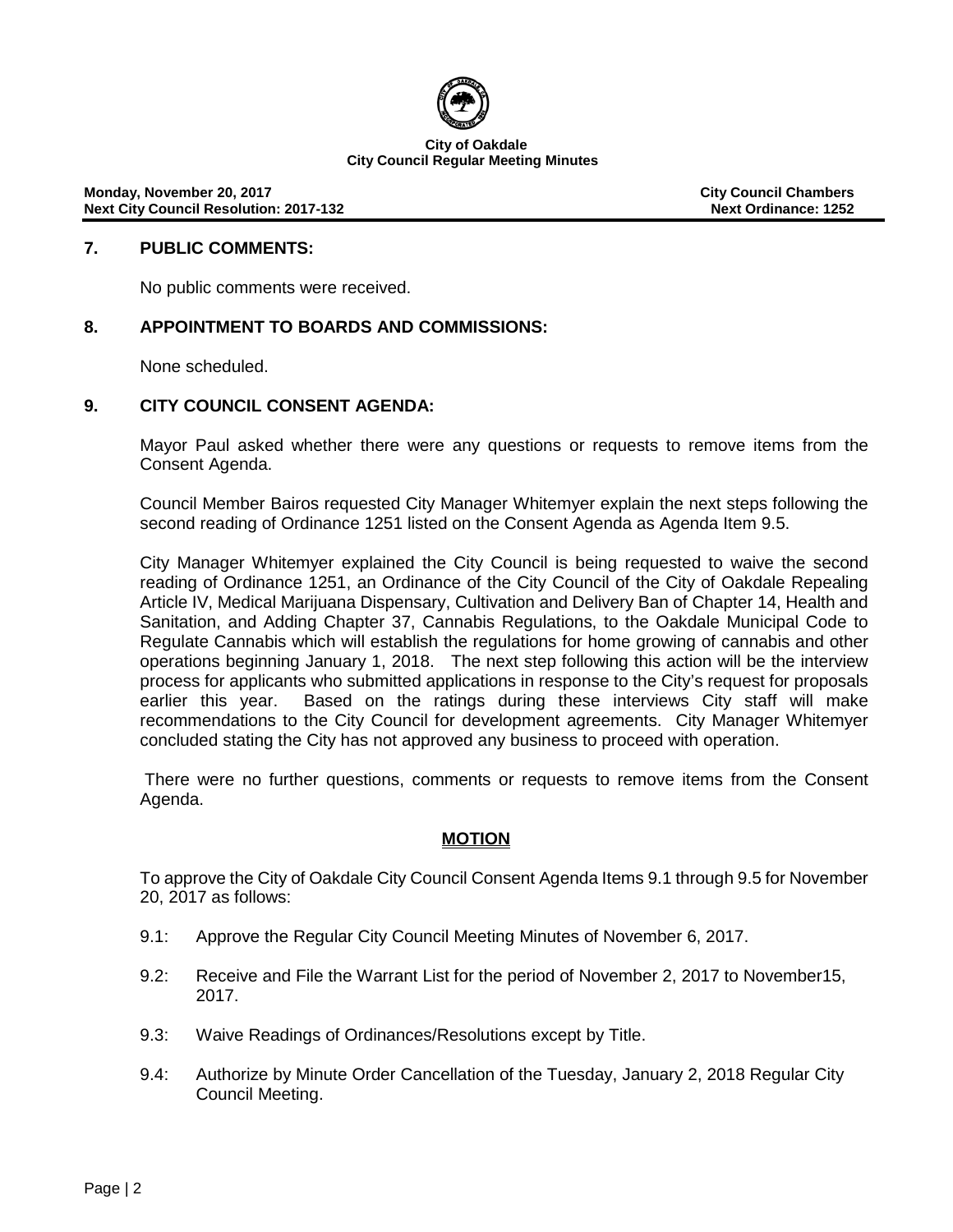

#### **Monday, November 20, 2017 City Council Chambers Next City Council Resolution: 2017-132**

9.5: Waive the Second Reading of Ordinance 1251, an Ordinance of the City Council of the City of Oakdale Repealing Article IV, Medical Marijuana Dispensary, Cultivation and Delivery Ban of Chapter 14, Health and Sanitation, and Adding Chapter 37, Cannabis Regulations, to the Oakdale Municipal Code to Regulate Cannabis except by title.

Moved by Council Member McCarty seconded by Council Member Murdoch and PASSED AND ADOPTED this 20th day of November 2017, by the following vote:

| AYES:   |                                  | COUNCIL MEMBERS: Bairos, Murdoch, McCarty and Paul | (4) |
|---------|----------------------------------|----------------------------------------------------|-----|
| NOES:   | <b>COUNCIL MEMBERS: None</b>     |                                                    | (0) |
| ABSENT: | <b>COUNCIL MEMBERS: Dunlop</b>   |                                                    |     |
|         | ABSTAINED: COUNCIL MEMBERS: None |                                                    | (0) |

Motion carried 4/1 by City Council roll call vote with Mayor Pro Tem Dunlop excused.

# **10. PUBLIC HEARINGS:**

None scheduled.

# **11. STAFF REPORTS:**

11.1: Consider Providing Direction to Staff on the Request from the Downtown Merchants for City Co-Sponsorship of the Old-Fashioned Christmas Event Allowing the Use of the North Third Avenue Parking Lot and Providing Insurance Coverage for the Event; and Direct Staff Accordingly.

City Manager Whitemyer presented the staff report recommending that the City Council waive the application fees, allow the use of the North Third Avenue parking lot for this event, and direct staff to purchase a side insurance policy as a best management practice for this event.

# **MOTION**

To waive all application fees, allow the use of the North Third Avenue Parking Lot for this event and direct staff to purchase a side insurance policy for this event.

Moved by Council Member McCarty seconded by Council Member Bairos and PASSED this 20th day of November 2017, by the following vote:

| AYES: |                                  | COUNCIL MEMBERS: Bairos, McCarty, Murdoch and Paul | (4) |
|-------|----------------------------------|----------------------------------------------------|-----|
| NOES: | COUNCIL MEMBERS: None            |                                                    | (0) |
|       | ABSENT: COUNCIL MEMBERS: Dunlop  |                                                    | (1) |
|       | ABSTAINED: COUNCIL MEMBERS: None |                                                    | (0) |

Motion carried 4/1 by City Council roll call vote with Mayor Pro Tem Dunlop excused.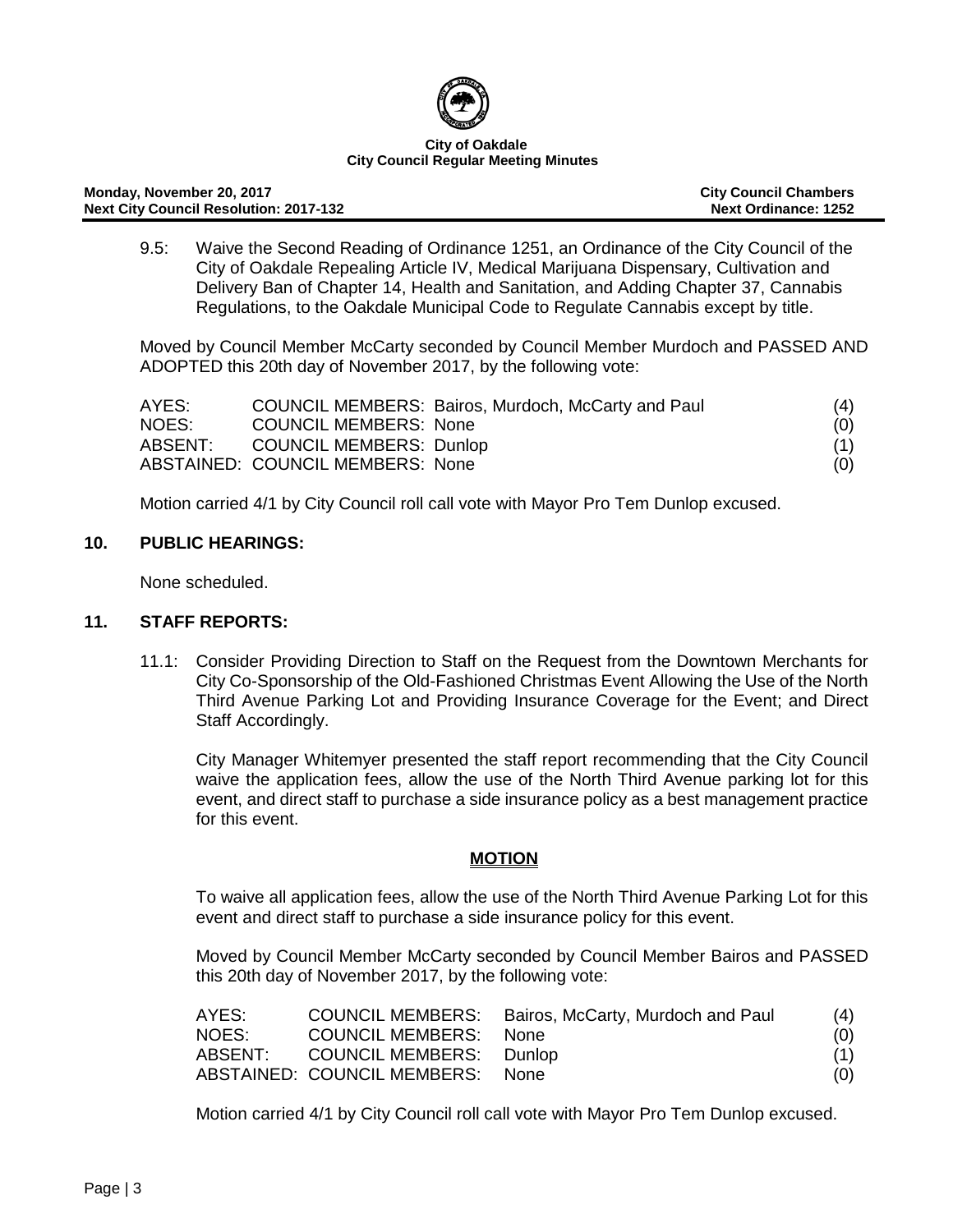

#### **Monday, November 20, 2017 City Council Chambers Next City Council Resolution: 2017-132**

11.2: Consider a Resolution of the City of Oakdale City Council Authorizing the City Manager to Execute the Contract for Services and Approve the Contract with Augustine Planning Associates, Inc. for CEQA Environmental Documentation and Technical Studies for the Sewer River Crossing Project in the Amount of \$46,401.73 to be funded from Sewer Capital Replacement Fund 621 (CP 1516).

Public Workers Superintendent Bridgewater presented the staff report recommending the City Council adopt the draft resolution contained in staff's report authorizing the City Manager to execute the Contract for Services and approve the contract with Augustine Planning Associates, Inc. for CEQA environmental documentation and technical studies for the Sewer River Crossing Project in the amount of \$46,401.73 to be funded from Sewer Capital Replacement Fund 621 (CP 1516).

# **MOTION**

To adopt Resolution 2017-132, a Resolution of the City of Oakdale City Council Authorizing the City Manager to execute the Contract for Services and approve the contract with Augustine Planning Associates, Inc. for CEQA environmental documentation and technical studies for the Sewer River Crossing Project in the amount of \$46,401.73 to be funded from Sewer Capital Replacement Fund 621 (CP 1516).

Moved by Council Member McCarty seconded by Council Member Murdoch and PASSED AND ADOPTED this 20th day of November 2017, by the following vote:

| AYES: |                                  | COUNCIL MEMBERS: Bairos, McCarty, Murdoch and Paul | (4) |
|-------|----------------------------------|----------------------------------------------------|-----|
| NOES: | COUNCIL MEMBERS: None            |                                                    | (0) |
|       | ABSENT: COUNCIL MEMBERS: Dunlop  |                                                    | (1) |
|       | ABSTAINED: COUNCIL MEMBERS: None |                                                    | (0) |

Motion carried 4/1 by City Council roll call vote with Mayor Pro Tem Dunlop excused.

11.3: Consider a Resolution of the City of Oakdale City Council Authorizing the City Manager to Execute the On-Bill Financing Loan Agreements for an Amount of \$139,717.00 with PG&E to Upgrade LS-2 Street Lights within the City of Oakdale.

Public Workers Superintendent Bridgewater presented the staff report recommending the City Council authorize the City Manager to execute the On-Bill Financing Loan Agreements for an amount of \$139,717.00 with PG&E to upgrade LS-2 Street Lights within the City of Oakdale.

# **MOTION**

To adopt Resolution 2017-133, a Resolution of the City of Oakdale City Council authorizing the City Manager to execute the On-Bill Financing Loan Agreements for an amount of \$139,717.00 with PG&E to upgrade LS-2 Street Lights within the City of Oakdale.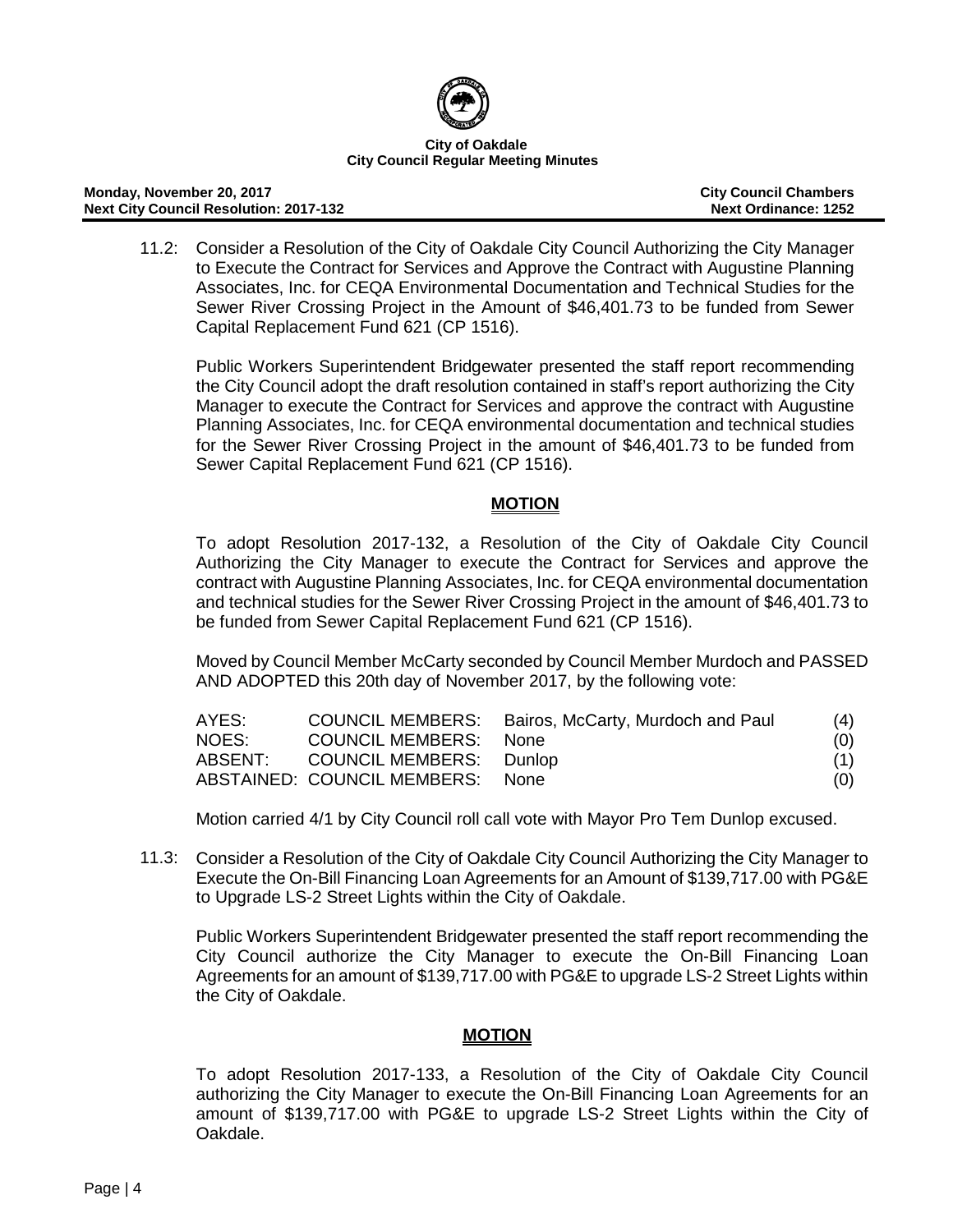

#### **Monday, November 20, 2017 City Council Chambers Next City Council Resolution: 2017-132**

Moved by Council Member Murdoch seconded by Council Member McCarty and PASSED AND ADOPTED this 20th day of November 2017, by the following vote:

| AYES: |                                  | COUNCIL MEMBERS: Bairos, McCarty, Murdoch and Paul | (4) |
|-------|----------------------------------|----------------------------------------------------|-----|
| NOES: | COUNCIL MEMBERS: None            |                                                    | (0) |
|       | ABSENT: COUNCIL MEMBERS: Dunlop  |                                                    | (1) |
|       | ABSTAINED: COUNCIL MEMBERS: None |                                                    | (0) |

Motion carried 4/1 by City Council roll call vote with Mayor Pro Tem Dunlop excused.

11.4: Consider a Resolution of the City of Oakdale City Council Authorizing the City Manager to Execute the Agreement for Services between the City of Oakdale and Oakdale Joint Unified School District (OJUSD) and the Oakdale Youth Sports Association (OYSA) for Landscape Maintenance Services at the T.L. Davis Youth Sports Park.

City Manager Whitemyer presented the staff report requesting the City Council authorize the City Manager to execute the Agreement for Services between the City of Oakdale and Oakdale Joint Unified School District and the Oakdale Youth Sports Association for Landscape Maintenance Services at the T.L. Davis Youth Sports Park.

# **MOTION**

To adopt Resolution 2017-134, a Resolution of the City Council of the City of Oakdale Authorizing the City Manager to execute the Agreement for Services between the City of Oakdale and Oakdale Joint Unified School District (OJUSD) and the Oakdale Youth Sports Association (OYSA) for Landscape Maintenance Services at the T.L. Davis Youth Sports Park.

Moved by Council Member McCarty seconded by Council Member Bairos and PASSED AND ADOPTED this 20th day of November 2017, by the following vote:

| AYES: |                                  | COUNCIL MEMBERS: Bairos, McCarty, Murdoch and Paul | (4) |
|-------|----------------------------------|----------------------------------------------------|-----|
| NOES: | <b>COUNCIL MEMBERS: None</b>     |                                                    | (0) |
|       | ABSENT: COUNCIL MEMBERS: Dunlop  |                                                    | (1) |
|       | ABSTAINED: COUNCIL MEMBERS: None |                                                    | (0) |

Motion carried 4/1 by City Council roll call vote with Mayor Pro Tem Dunlop excused.

11.5: Consider a Resolution of the City of Oakdale City Council Directing City Staff to Work with the Acting Fire Chief and the Stanislaus Consolidated Fire Apparatus Committee to Finalize a Contract with Hi-Tech EVS to Build a Type 1 Fire Engine That Tags on to the 2013 San Jose Fire Department.

City Manager Whitemyer presented the staff report requesting the City Council adopt the draft resolution contained in staff's report directing City staff to work with the Acting Fire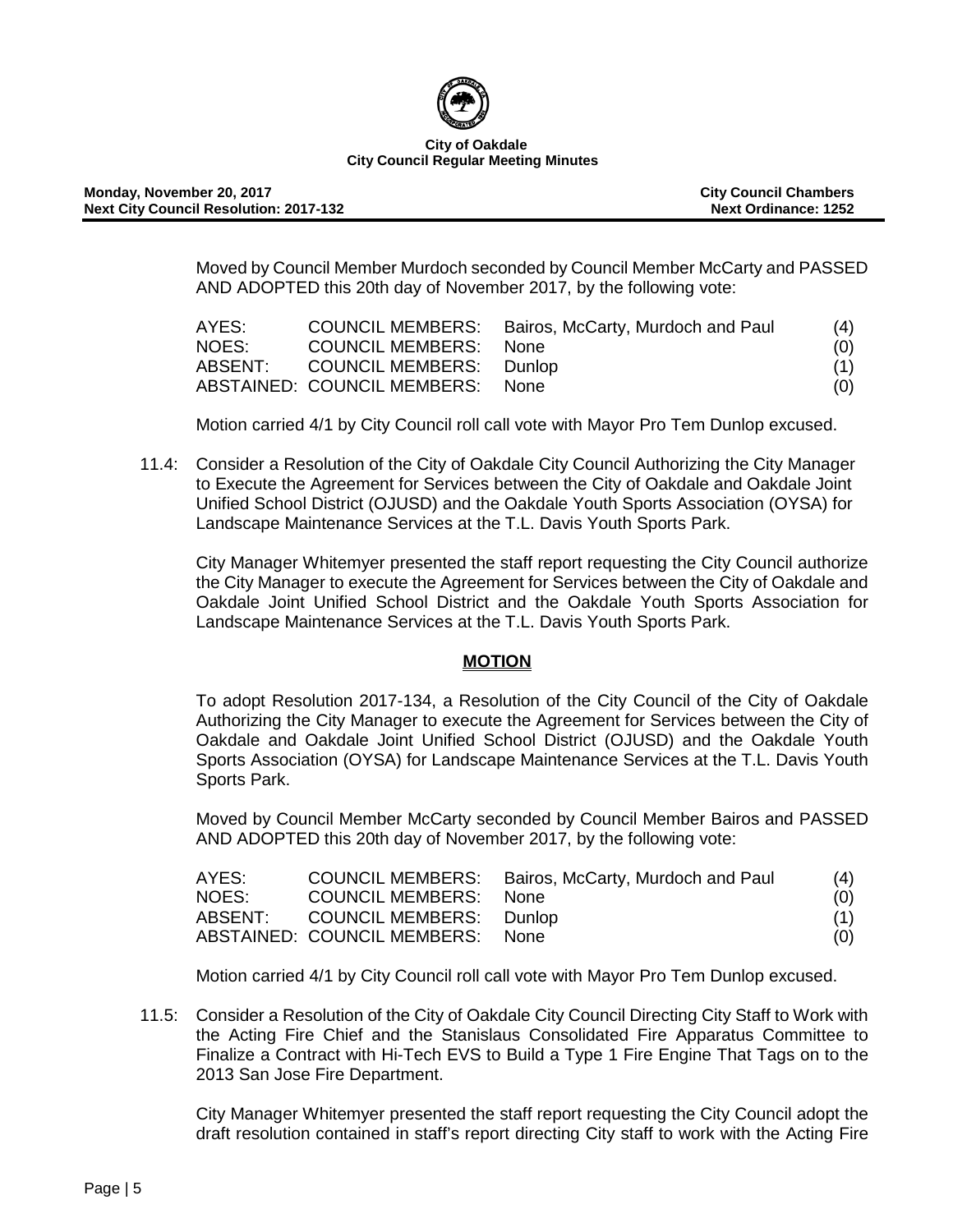

**Monday, November 20, 2017 City Council Chambers Next City Council Resolution: 2017-132** 

Chief and the Stanislaus Consolidated Fire Apparatus Committee to finalize a contract with Hi-Tech EVS to build a Type 1 Fire Engine that tags on to the 2013 San Jose Fire Department.

# **MOTION**

To adopt Resolution 2017-135, a Resolution of the City Council of the City of Oakdale directing City staff to work with the Acting Fire Chief and the Stanislaus Consolidated Fire Apparatus Committee to finalize a contract with Hi-Tech EVS to build a Type 1 Fire Engine that tags on to the 2013 San Jose Fire Department.

Moved by Council Member McCarty seconded by Council Member Bairos and PASSED this 20th day of November 2017, by the following vote:

| AYES: |                                  | COUNCIL MEMBERS: Bairos, McCarty, Murdoch and Paul | (4) |
|-------|----------------------------------|----------------------------------------------------|-----|
| NOES: | COUNCIL MEMBERS: None            |                                                    | (0) |
|       | ABSENT: COUNCIL MEMBERS: Dunlop  |                                                    | (1) |
|       | ABSTAINED: COUNCIL MEMBERS: None |                                                    | (0) |

Motion carried 4/1 by City Council roll call vote with Mayor Pro Tem Dunlop excused.

# **12. CITY MANAGER'S REPORT:**

12.1: November 2017 Department Reports.

City Manager Whitemyer advised the City Council that the department reports for November 2017 have been provided in the City Council packet for review.

City Manager Whitemyer stated he would turn the City Manager's report over to Chief Heller who has some news related to National Night Out.

In response to Mayor Paul, Chief Heller responded yes, Oakdale's crime stats are tracking very well for the current year.

Chief Heller reported the Police Department just received notification today from National Association of Town Watch, that the Oakdale community took second place in California for our festivities from National Night Out and twentieth place overall in the nation (city population between 15,000 – 50,000). This was based on the block parties held August 1, 2017, where the City hosted eight city wide parties with approximately 5,000 people in attendance. Following the August 1, in September a scrapbook and video of all the parties from the night including a kickoff event at Burchell Park with a Classic Car Show was submitted by the police department to National Association of Town Watch. The department would like to thank all those who attended the event and sponsors including ADT, Associa, Dietz & Watson, King's Hawaiian, Martin-Brower Company and Ring; Sunrise Rotary; Oakdale Rotary, BMC – West; Soroptimist International; Bordona's Furniture; Farmers Insurance; Firenze's Restaurant; Haidlen Ford; Steves Chevrolet;